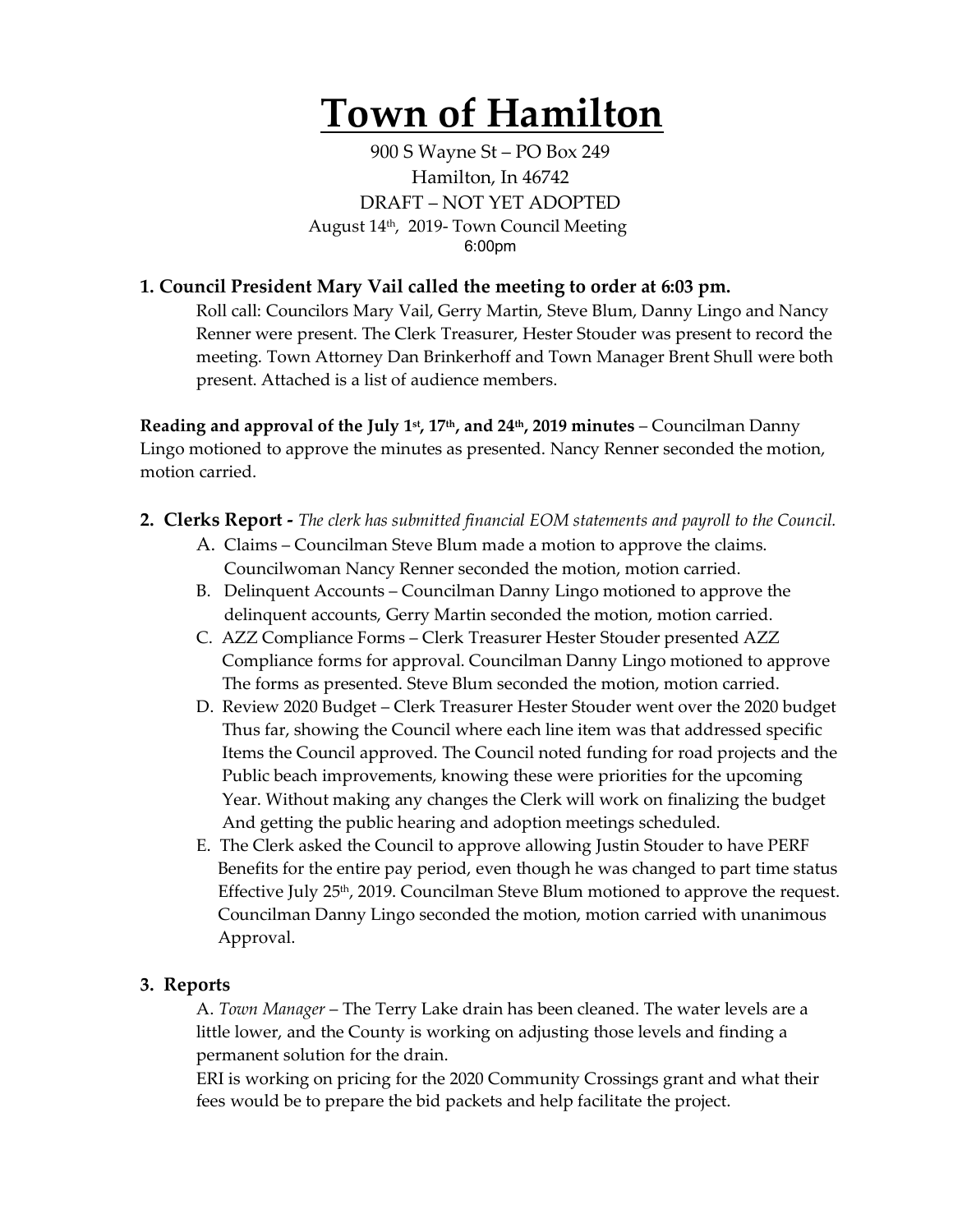The Highlands association has brought some drainage concerns to the Town. After looking at the issues, Town Manager Brent Shull found 2 projects would need addressed. One being the curbing on the curve on Lane 221 before the private beach and another would be the run off on Park Lane that is coming from 300, down 221 and would require a culvert under the road as part of the repairs. The property is owned by the Highlands and would be their responsibility to maintain if the Town participated in making the repairs.

Brent was able to get estimates on the two projects; with the curb work coming in at \$12,000 and the Park lane portion at \$22,500.00. Brent will meet with the Highlands Association next week to determine their involvement and financial participation. He will then report back to the Council at the September meeting.

During the budget discussion, the Clerk and Town Manager asked for direction from the Council regarding the Beach project. Did they want to do it in phases over several years or focus financial efforts towards the entire project being completed in as little time as possible? They also discussed picture boards showing the final project on display to garner public interest and raise awareness of the Town's plans. Without enough information in front of them on design and cost, the Council agreed to table the conversation until the September meeting. In September they will go over the details, cost and how the budget should reflect their decision. *Please see attached report*

B. Street Department – The department received quotes to replace 7 culverts on Lane 150 as they plan ahead for 2020 road projects. The quotes came in as follows; T & E \$17,300, Reese Excavating \$17,404, Fritch Construction \$19,958. Danny Lingo motioned to accept the quote from Reese Excavating citing a local purchasing policy that gives preference to local contractors. Steve Blum seconded the motion, motion carried with unanimous approval.

Another quote was presented to redo the entrance going into Lane 282 with asphalt. M&M did not respond when solicited and T&E placed their quote at \$21,600.00. The Council felt the amount was high for the work being done and did not approve the estimate. Instead they would like to rebid the job.

*Please see attached report*

C**.** Police Department – Officer Frederick will be finished with the Academy the first part of September.

2 computers were replaced at the Police Department.

Drone courses are ongoing and the department is still looking for a boat to purse marine patrol.

*Please see attached report.*

D**.** *Water Department* – The water towers have all been painted with the new wording and color change. They look great and the Town has received a lot of compliments on them.

*Please see attached report.*